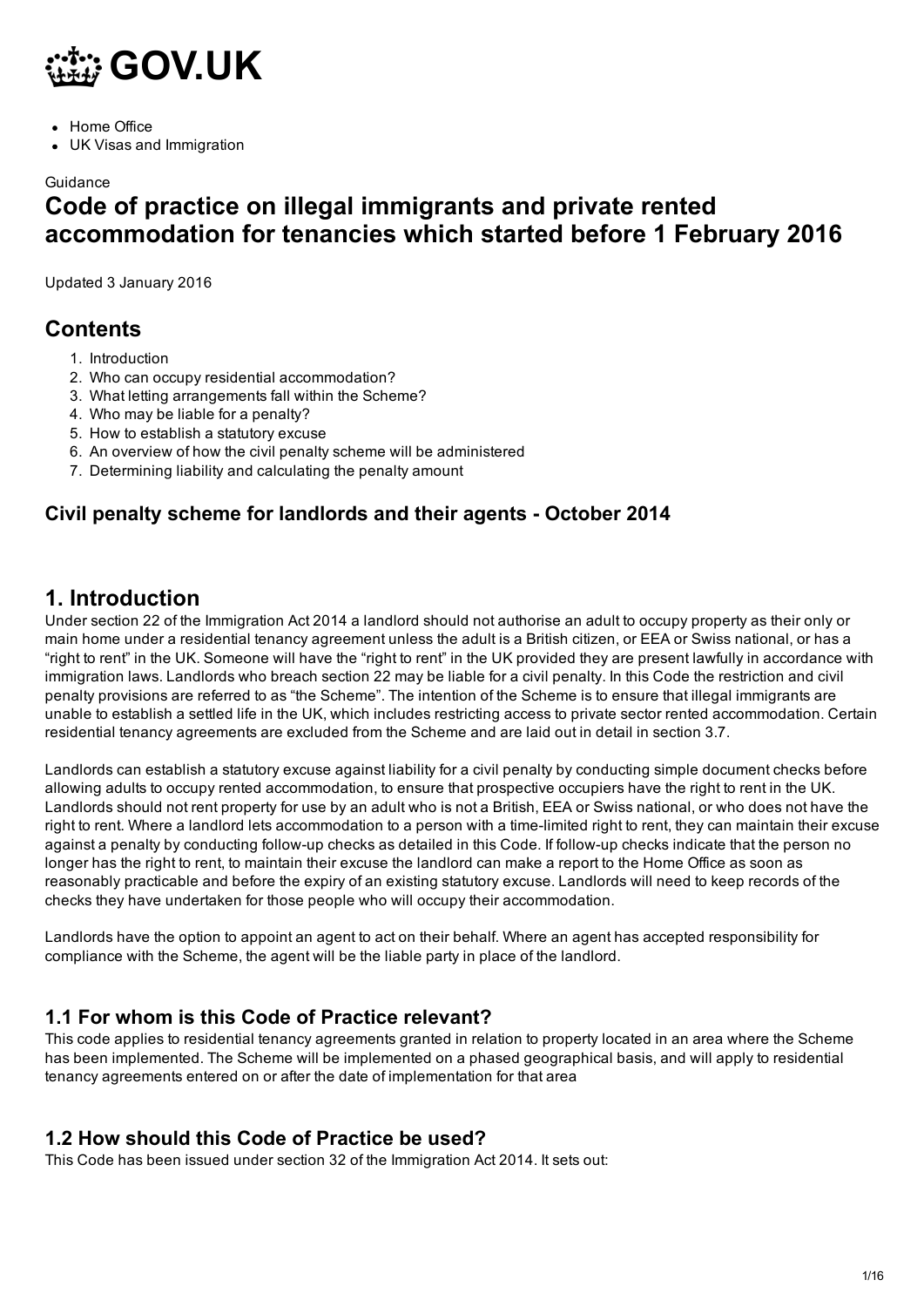i. the factors the Secretary of State will consider when determining whether:

- a residential tenancy agreement grants a right of occupation of premises for residential use;
- a person is occupying premises as their only or main home,

ii. the actions a landlord should undertake to comply with the Scheme and establish a statutory excuse against liability for a civil penalty, including:

- the reasonable enquiries a landlord should make to determine who will occupy their accommodation, whether or not those occupiers are named on the tenancy agreement;
- the initial and followup checks a landlord should perform with details of the documents they can rely upon to satisfy these checks, and

iii. the factors the Secretary of State will consider when deciding on the amount of a penalty which should be imposed under the Scheme.

This Code has been issued together with guidance for landlords and other sources of information. It may be useful to refer to these alongside this Code.

#### 1.3 Who should use this Code of Practice?

This is a statutory Code. This means it has been approved by the Secretary of State and laid before Parliament. The Code does not impose any legal duties on landlords, nor is it an authoritative statement of the law; only the courts can provide that. However, the Code can be used as evidence in legal proceedings and courts must take account of any part of the Code which may be relevant. Home Office officials will also have regard to this Code in administering civil penalties to landlords and their agents under the Immigration Act 2014.

#### 1.4 Why should this Code of Practice be used?

This Code demonstrates how a landlord can avoid breaching section 22 of the Immigration Act and the actions a landlord can take to avoid liability for a civil penalty for such a breach. This is called establishing a statutory excuse against liability for a civil penalty. A statutory excuse may be continuous or time-limited in relation to a particular occupier.

#### 1.5 References in this Code of Practice

In this Code, references to:

- 'Right to rent' means allowed to occupy residential accommodation in the UK by virtue of qualifying immigration status.
- 'EEA or Swiss national' refers to citizens of EEA countries or Switzerland. The EEA countries are:
- Austria, Belgium, Bulgaria, Croatia, Republic of Cyprus, Czech Republic, Denmark, Estonia, Finland, France, Germany, Greece, Hungary, Iceland, Ireland, Italy, Latvia, Liechtenstein, Lithuania, Luxembourg, Malta, Netherlands, Norway, Poland, Portugal, Romania, Slovakia, Slovenia, Spain, Sweden and the UK.
- 'NonEEA nationals' means the nationals of country outside the EEA.
- 'Illegal immigrants' means people who seek to evade immigration controls and enter and/or remain in the UK without the legal right to do so.
- 'Landlord' means a person who lets accommodation for use by one or more adults as their only or main home. This includes people who take in lodgers. References to 'landlord' also include agents who have accepted responsibility for complying with the Scheme on behalf of landlords, except for when agents are specifically and separately referred to.
- 'Tenant' means the person or persons to whom the residential tenancy agreement is granted.
- 'Occupier' means a person who is, or who will be, authorised to occupy the property under the residential tenancy agreement, whether or not they are named on that agreement.
- 'Leave to enter or remain in the UK' means that a person has permission from the Home Office to be in the UK. Permission may be time-limited or indefinite.
- 'Residential tenancy agreement' includes any tenancy, lease, licence, sub-lease or sub-tenancy which grants a right of occupation for premises for residential use, provides for the payment of rent, and is not an excluded agreement. See section 3 for further information about 'residential tenancy agreements' and excluded agreements.

# 2. Who can occupy residential accommodation?

Under the Scheme, people will fall into three broad categories depending on their immigration status. The majority of people will have an unlimited right to rent, others will have a time-limited right to rent and some will have no right to rent.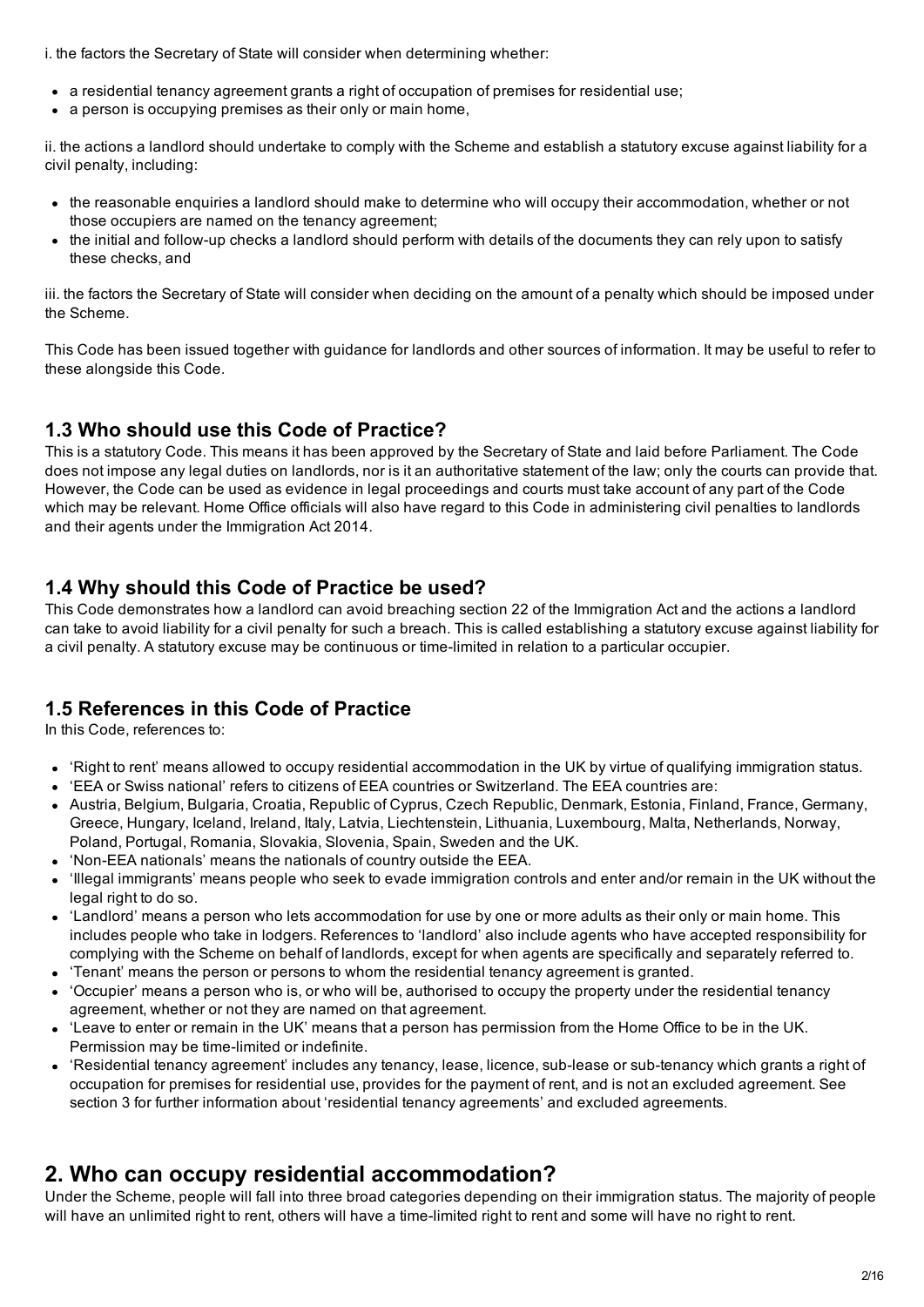This section sets out information about who falls into these three categories and also two further groups, children and those who have been given permission to rent.

#### 2.1 Those with an unlimited right to rent

There are two groups of people who have an unlimited right to rent. These are:

i. British citizens, EEA and Swiss nationals;<sup>1</sup>

ii. people who have the right of abode in the UK, or who have been granted indefinite leave to remain or have no time limit on their stay in the UK.

A landlord will not be liable for a civil penalty if they rent accommodation for occupation by someone with an unlimited right to rent in the UK.

#### 2.2 Those with a time-limited right to rent

Those who are not British citizens, EEA or Swiss nationals will have a time-limited right to rent if:

- they have valid leave to enter or remain in the UK for a limited period of time; or
- they are entitled to enter or remain in the UK as a result of an enforceable right under European Union law or any provision made under section 2(2) of the European Communities Act 1972. For instance, qualifying family members of EEA nationals under the Immigration (European Economic Area) Regulations 2006 and those who derive their right to reside in the UK directly from the EU Treaties.

These people have a right to reside in the UK as a matter of fact and will be able to obtain documentary evidence to demonstrate this.

A landlord will not be liable for a civil penalty if they rent accommodation for occupation by someone with a time-limited right to rent, but to maintain an excuse against a penalty a landlord will need to conduct follow-up checks (as detailed in section 5.2).

#### 2.3 Those with no right to rent

A person is not permitted to occupy residential accommodation if they require permission to be in the UK and do not have it. This means they do not have the right to rent in the UK.

A landlord will normally be liable for a civil penalty if they authorise occupation of accommodation for use as an only or main home by a person who does not have the right to rent in the UK.

#### 2.4 Those who have been given permission to rent

The Secretary of State may grant someone permission to rent in the UK, even though their immigration status would otherwise leave them with no right to rent. A landlord will not be liable for a civil penalty if they authorise accommodation for use as an only or main home by an adult who has been granted a permission to rent.

#### 2.5 Children

This Scheme does not apply to children as occupiers. This means that a landlord may allow all those under the age of 18 years to occupy property.

A landlord can consider a person to be a child where they are reasonably satisfied that they are not 18 years of age or over.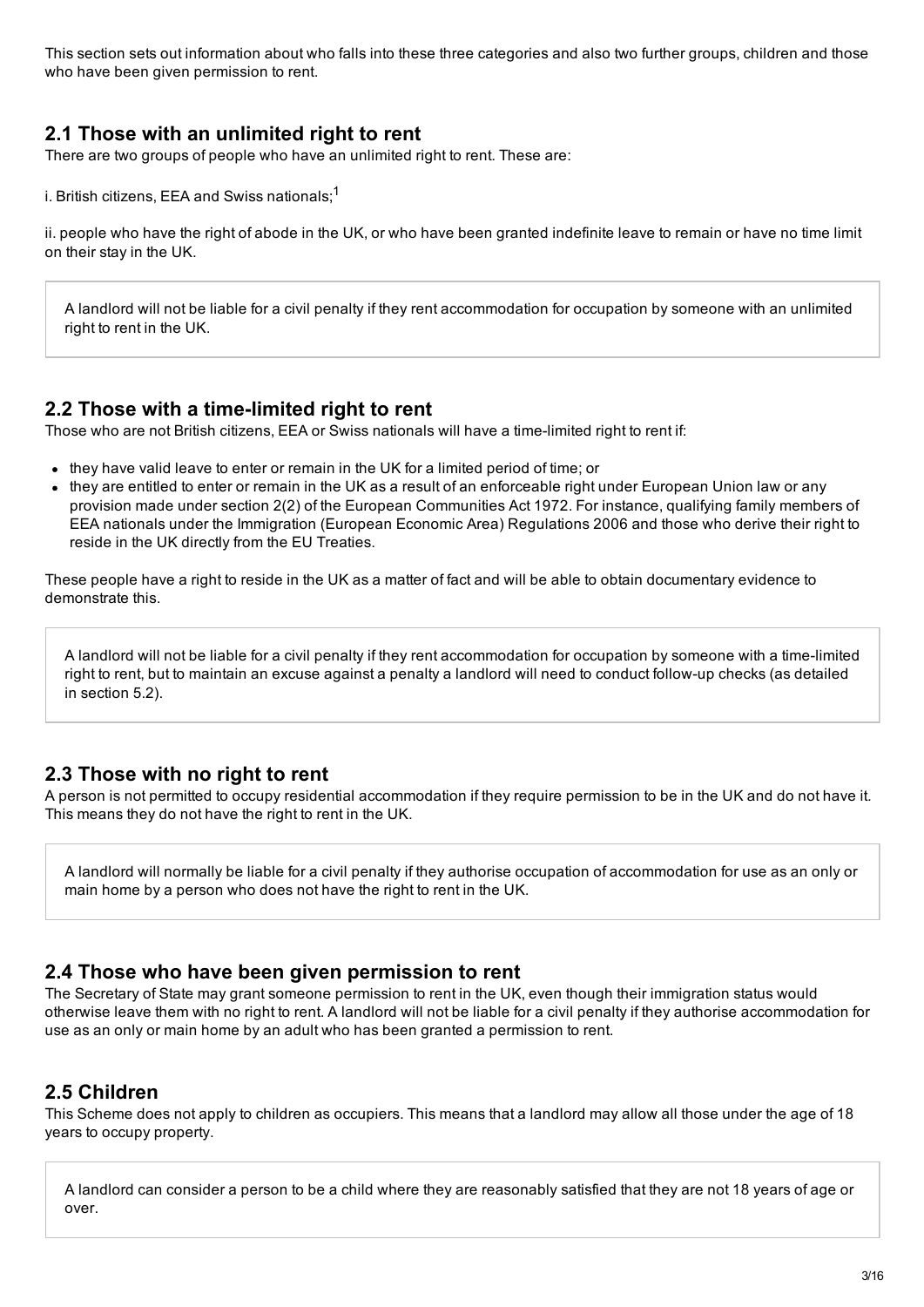Landlords may allow those who will turn 18 during the course of a tenancy agreement to occupy property. A landlord does not need to conduct additional follow-up checks when the child turns 18. Where further checks are required, the now adult should be checked at the point these further checks fall due.

# 3. What letting arrangements fall within the Scheme?

Under the Scheme a landlord must not authorise any adult to occupy a property under a residential tenancy agreement unless they have a right to rent or are a British citizen or an EEA or Swiss national.

### 3.1 What is a residential tenancy agreement?

A residential tenancy agreement means a tenancy that grants a right of occupation for a property for residential use, provides for the payment of rent<sup>2</sup>, and is not an excluded agreement. A tenancy includes any lease, licence, sub-lease or subtenancy. An agreement will grant a right of occupation for residential use if it allows one or more adults the right to occupy the property as their only or main home, whether or not the property can be used for any other purpose.

The Scheme therefore applies to:

- landlords (both businesses and individuals) who let self-contained accommodation with a lease or tenancy agreement;
- occupiers (including those in social housing) who sub-let their accommodation, who will be landlords for the purposes of the Scheme, and
- landlords or occupiers who take in lodgers to share their accommodation with a licence to occupy the property.

A lodger[^3] is someone who takes a room within accommodation that they share with their landlord (this could be the owner or an occupier of the property). Lodgers who pay money to live in a property as their only or main home fall within the Scheme.

#### 3.2 Which residential tenancy agreements fall within the scope of the Scheme?

The Scheme applies only to residential tenancy agreements first entered into on or after the date on which the Scheme is implemented in the area where the property is located.

A landlord is not required to take any action in relation to residential tenancy agreements entered into before that date, or which are renewed after that date if the renewed agreement will be between the same parties and there has been no break in the tenant's right to occupy the premises.

#### 3.3 Property for use as an only or main home

The Scheme applies to all types of property that a person will use as their only or main home (with exemptions as detailed in section 3.7). For the purposes of the Scheme, a property will be considered a person's only or main home if:

i. it is the only property they live in, or

ii. if they live between multiple properties, their personal, legal or family ties to that property are such that it is where they live their settled day to day life in the UK.

If the occupier lives in multiple homes, landlords should consider factors such as how much time the occupier will spend at the property, their personal and family ties to the home and how much it will be used. Relevant factors will include whether they will keep most of their belongings there, whether they will be registered with a doctor/dentist from that address, whether they will register for voting purposes there, whether their partner or children live there, or they receive post there $^3\!$ .

When an occupier lives away from the home for extended periods due to employment, the address to which they return when they are not working is usually taken as being their only or main residence.

The use to which the property is put will need to be considered on a case-by-case basis. If in doubt, it is advisable for a landlord to assume that a person intends to occupy the property as their only or main home. See section 5.1 for further information about the steps landlords should take to establish who will use the property as their only or main home.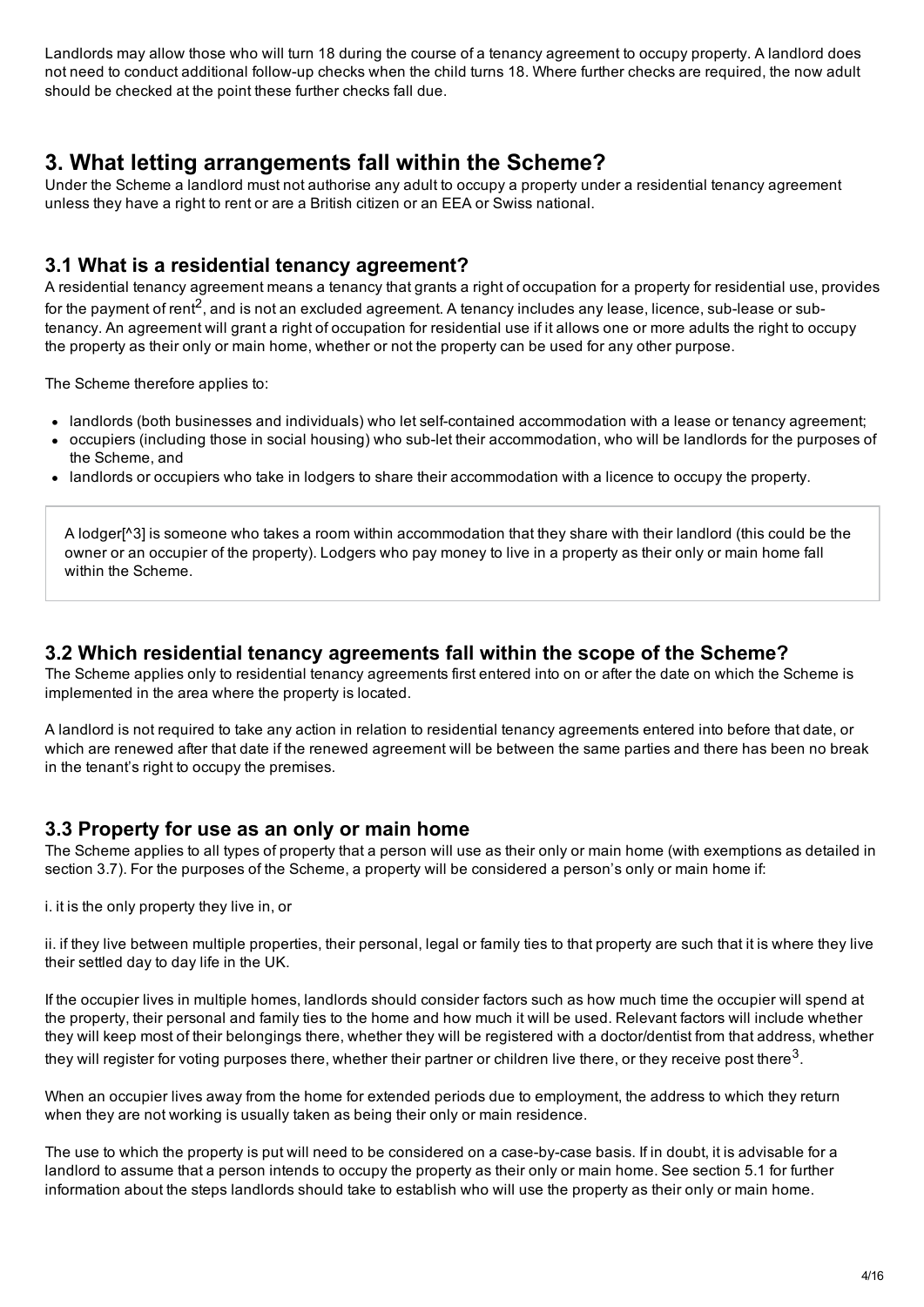### 3.4 Holiday accommodation

Holiday accommodation refers to properties usually let for leisure purposes for short periods to people who also maintain an only or main home elsewhere (whether in or outside of the UK). Holiday accommodation could be in a hotel, guesthouse, caravan, cottage, holiday apartment or elsewhere.

The Scheme only applies to tenancy agreements that allow someone to use a property as their only or main home. Landlords letting holiday accommodation should consider how a person will be using the property to decide whether right to rent checks are necessary.

If the letting is for a short, time-limited period, and it is clear that they intend to use the premises for leisure related purposes and will not remain in the property after this period, then the landlord may conclude that the property is to be used as holiday accommodation and there is no need to conduct right to rent checks.

As a guide, the Home Office would consider that bookings of three months or more may indicate that a person is using the accommodation for a purpose other than leisure purposes, and could be intending to use the accommodation as their only or main home.

If the booking is open ended, or the initial booking was time limited but has subsequently been extended on one or more occasions such that the occupier appears to be using the premises as their only or main home, then it would be advisable to treat the occupier as a person using the property as their only or main home and undertake right to rent checks.

The Scheme only applies to residential tenancy agreements which allow someone to take up occupation as their only or main home.

#### 3.5 House guests

House guests, such as friends or family members, do not fall within the scope of the Scheme provided that:

- a. they are not paying rent, and
- b. they are not living in the accommodation as their only or main home.

#### 3.6 Immediate family members

Generally it will be in a landlord's interest to check on the immigration status of all adult occupiers who will be authorised to live in the accommodation as their only or main home, to ensure that they do not inadvertently breach the restriction set out in the Immigration Act 2014. Making documentary checks on an occupier's status is the safest way to do this, and allows landlords to ensure that no liability for a civil penalty arises.

However, in some limited circumstances, a landlord may consider that due to a pre-existing relationship with the occupier, they already know enough information about their immigration status to allow them to proceed and rent to them without undertaking status checks. For instance, an adult child who remains in, or returns to the family home after completing a course of education or training, and who makes a financial contribution towards their board may be a licensee and so fall within the scope of the Scheme. In this situation the landlord may be the occupier's parents, who have full knowledge of their adult son or daughter's immigration status and so have no need to undertake a right to rent check.

In other cases, If a landlord is unsure of the immigration status of an immediate family member and they will be staying in the property under a residential tenancy agreement that falls within the scope of the Scheme, it is advisable to conduct right to rent checks.

#### 3.7 Excluded agreements

Some types of property and residential tenancy agreements are excluded from the Scheme. In particular:

#### Accommodation involving local authorities

Residential tenancy agreements which grant a right of occupation in any circumstances where the accommodation is arranged by a local authority which is acting in response to a statutory duty owed to an individual, or which is exercising a relevant power<sup>4</sup> with the intention of providing accommodation to a person who is homeless, or who is threatened with homelessness, is exempt from the Scheme. This includes instances where the occupier is to be placed into private rented property by the local authority.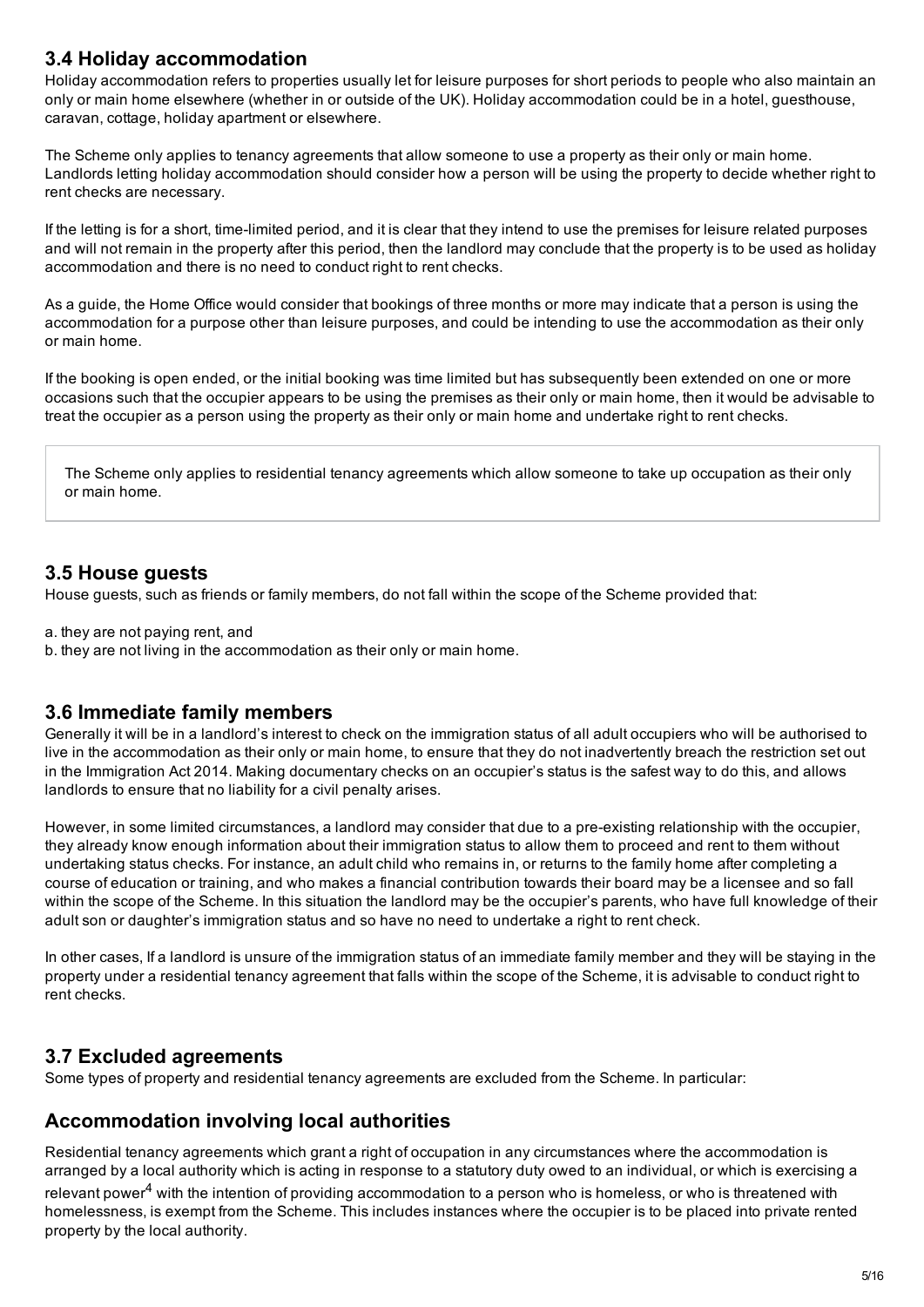# Social housing

Residential tenancy agreements which grant a right of occupation in social housing by virtue of legislative provisions as to housing<sup>5</sup> and the landlord has already been required to consider their immigration status before allocating them the property, or where a tenant has such an existing tenancy and is seeking to exchange their home for an alternative tenancy are exempt from the Scheme.

### Care homes, hospitals and hospices and continuing healthcare provision

Accommodation provided in care homes, hospitals and hospices is exempt from the Scheme. Accommodation arranged by relevant National Health Service bodies which are acting in response to a statutory duty owed towards individuals as part of a package of continuing health care is also exempt from the Scheme.

## Hostels and refuges

Residential tenancies which grant a right of occupation in a hostel or refuge are exempt from the Scheme. This exemption applies to hostels and refuges which are managed by social landlords, voluntary organisations or charities, or which are not operated on a commercial basis and whose operating costs are provided either wholly or in part by a government department or agency or a local authority.

### Mobile homes

Agreements to which the Mobile Home Acts 1983 applies, that is an agreement under which a person is entitled to station a mobile home on a site and use it as their only or main home, are exempt. However, should a mobile home owner decide to let their mobile home for use by another adult, this residential tenancy agreement will be subject to the Scheme.

# Tied accommodation

A residential tenancy agreement that grants a right of occupation in accommodation provided by an employer to an employee, or by a body providing training to an individual in connection with that training, is exempt from the Scheme.

# Student accommodation

All halls of residence (whether the landlord is an educational institution or private accommodation provider) are exempt from the Scheme, as is any accommodation provided for students directly by a higher or further educational institution. Residential tenancy agreements are also excluded where a student has been nominated to occupy the accommodation by a higher or further educational institution, or a body established for charitable purposes only. Such a nomination could take a variety of forms but will require communication between the institute and the landlord providing confirmation that the student will take up occupation under the residential tenancy agreement. Landlords should retain a copy of the nomination document relied upon to support a claim to this exemption.

# Long leases

Leases which grant a right of occupation for a term of 7 years or more are exempt. Such arrangements are more akin to home ownership than traditional landlord and tenant arrangements. An agreement will not grant a right of occupation for a term of 7 years or more if the agreement can be terminated at the option of a party before the end of 7 years from the start of the term. A lease containing a break clause will include an option to terminate and so does not benefit from the exemption. A lease which contains a forfeiture or right of re-entry for the landlord is not considered to include an option to terminate and so is excluded from the Scheme.

# 4. Who may be liable for a penalty?

#### 4.1 Liability and transfer of liability

Responsibility under the Scheme lies with the landlord, that is the person who authorises the occupation of accommodation by the occupier in return for the payment of rent.

There are some circumstances in which responsibility for compliance with the scheme can be transferred to another person. These are described below.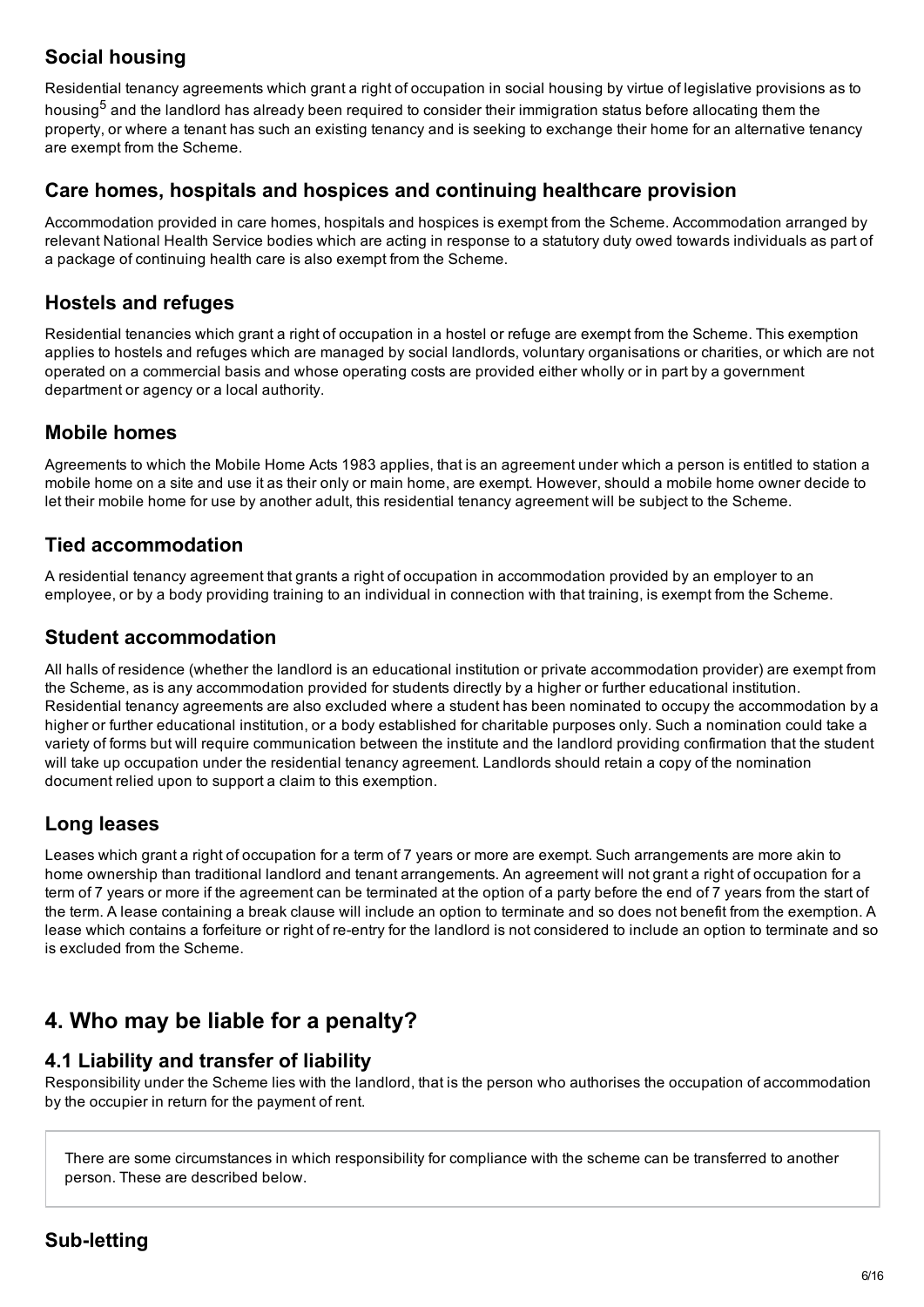If an occupier subsequently sub-lets and authorises occupation by other adults under another residential tenancy agreement, then they will be responsible for occupation by the sub-tenants and sub-occupiers. Any occupier who sub-lets all or part of their accommodation to a person for money will be a landlord for the purposes of the Scheme, and may be liable to a civil penalty if they do not undertake sufficient checks and allow occupation by a person who needs and does not have a right to rent. This applies equally to occupiers sub-letting private or social housing.

However, where an occupier sub-lets and so becomes a landlord, they can ask their landlord (the 'superior landlord') to agree to accept responsibility for conducting right to rent checks and any liability to a penalty. This should be an agreement in writing.

In this situation, the superior landlord is treated as though they have authorised the occupation by the sub-tenants themselves, and are the responsible landlord for the purposes of the Scheme. To protect themselves from liability for a penalty they will need to take the same steps that they would if they were granting the residential tenancy agreement themselves, including ascertaining who will be authorised to occupy the property as their only or main home under the subtenancy, checking the status of those persons, making any follow up checks and reports where necessary, and/or instructing an agent to comply with these requirements for them. Unless the superior landlord confirms that they are willing to accept this responsibility in writing, then the occupier who is sub-letting will be the responsible landlord for the purposes of this scheme.

# Agents

Many landlords use the services of an agent to let or manage their property. The Scheme allows landlords to agree with an agent in writing who is responsible for fulfilling the requirements of the Scheme and so liable to a penalty. The agent can then establish an excuse against a penalty (undertake right to rent checks and where necessary, make a report to the Home Office). The agent appointed for this purpose must act in the course of a business, but does not have to be a letting or managing agent.

Where a landlord and an agent enter a written agreement stating that the agent will be responsible for taking the steps necessary to establish an excuse against a penalty, the agent will be liable for a penalty if a breach of the Scheme is found and they have failed to undertake sufficient checks and report the outcome of these to the landlord and make appropriate reports to the Home Office where necessary.

Where an agent has accepted responsibility in writing for establishing an excuse, they will need the opportunity to undertake the checks in relation to the occupiers, and report back to the landlord on the outcome of these. An agent will have an excuse against a penalty provided they undertake the required steps before the residential tenancy agreement is entered and provide advice to the landlord in reasonable time.

It is in the interests of landlords and agents for the timescales in which checks will be undertaken and report made to the landlord to be set out in any agreement. If there is more than one landlord involved (e.g. the superior landlord has agreed to accept responsibility for occupation by sub-tenants) It is also advisable for the agreement to set out which landlord the agent is required to make a report to.

If an agent establishes that a person does not have the right to rent and reports the matter to the landlord in writing, the landlord will be liable to a penalty if a residential tenancy agreement which authorises occupation by a person who does not have a right to rent is granted.

# Sitting occupiers and changes in landlord

If a landlord acquires properties with sitting occupiers, the new landlord should confirm with the transferring landlord that document checks have been undertaken and retain evidence to demonstrate this. Careful note should be taken of whether and when further follow-up checks must be undertaken to ensure a statutory excuse against a penalty is maintained.

The Scheme specifies who may be liable for a civil penalty in circumstances where a person with no right to rent is found to be in occupation and the landlord has changed since the time the original residential tenancy agreement was granted. If the occupier should never have been allowed to occupy the property under a residential tenancy agreement as they had no right to rent at the time the agreement was granted, then the original landlord who granted the residential tenancy agreement will be liable for a civil penalty, even if they have since sold the property on to a new landlord. If a person had a right to rent in the UK at the time the residential tenancy agreement was granted, but they have subsequently lost that right and the necessary follow-up checks were not conducted, then the landlord at the time the breach is identified will be responsible. This would occur where the occupier's leave to remain in the UK has expired and the landlord's statutory excuse in relation to that occupier has also expired.

# 5. How to establish a statutory excuse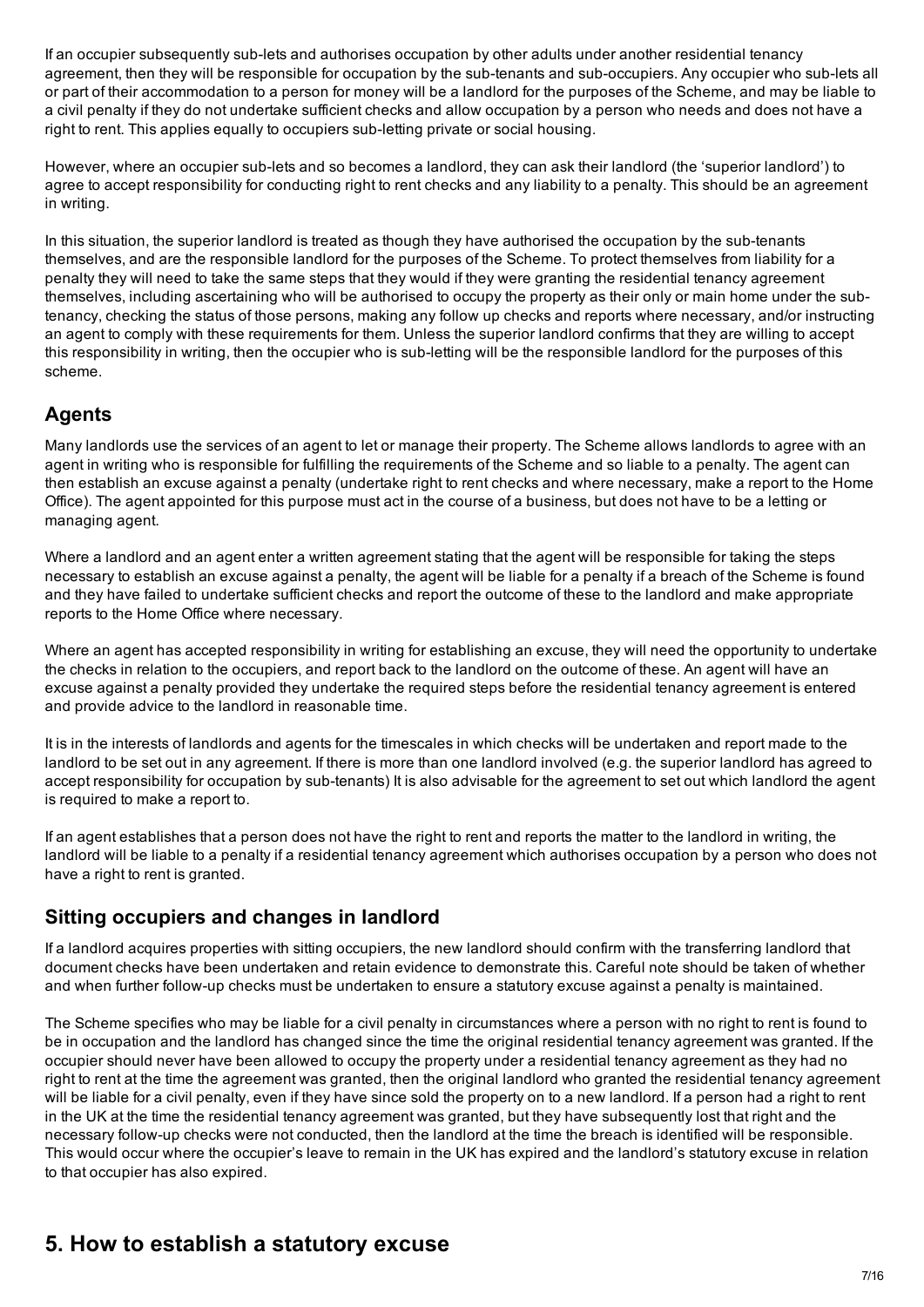There are 3 steps involved in establishing and maintaining a statutory excuse against liability for a civil penalty:

- Conduct initial right to rent checks before authorising an adult to occupy rented accommodation;
- Conduct follow-up checks at the appropriate date if initial checks indicate that an occupier has a time-limited right to rent, and;
- Make a report to the Home Office if follow-up checks indicate that an occupier no longer has the right to rent.

The majority of occupiers will either be British or EEA or Swiss nationals, or have an unlimited right to rent, therefore in most cases a landlord will have to do no more than undertake an initial right to rent check to establish an excuse against a penalty.

#### 5.1 Initial right to rent checks

Right rent checks on prospective tenants may only be undertaken and recorded up to 28 days before the tenancy agreement comes into effect. There are 4 basic steps to conducting an initial right to rent check:

- 1. Establish the adults who will live in the property as their only or main home;
- 2. Obtain original versions of one or more of the acceptable documents for adult occupiers;
- 3. Check the documents in the presence of the holder of the documents<sup>6</sup>, and
- 4. Make copies of the documents and retain them with a record of the date on which the check is made.

### Step 1: Establish the adults who will live at the property as their only or main home

#### a) Establish how many adults will be living in the property

The Scheme applies to all adult occupiers who will be authorised to live at the property, whether or not they are named on a residential tenancy agreement. Landlords should make reasonable enquiries of the prospective tenant about the people who will live at the property.

The enquiries that are reasonable will depend on the specific situation involved. In some circumstances, limited enquiries may be required, for instance if the property being let is a room within the landlord's own home, or a studio apartment, and the tenant says that they alone will be living in the property, then no further enquiries may be required.

In other cases, more detailed questions may need to be asked to ensure that only the adults named by them will share the property. Factors the landlord will want to consider will include whether the reported number of occupiers is proportionate to the size and type of property. Landlords are advised to keep a record of enquiries made and responses obtained.

The Scheme applies to adults (aged 18 years and over). If a landlord is unsure as to whether a prospective occupier is a child, they should ask for documentary evidence of their age and keep a copy of this. This is to ensure that occupiers do not claim to be children in order to gain exemption from the Scheme.

#### b) Establish whether occupiers will be living in the property as their only or main home

As set out in section 3.3, a property will be considered a person's only or main home if: i) it is the only property they live in, or ii) if they live between multiple properties in the UK, their personal or family ties to that property are such that it is where they live their settled day to day life in the UK.

If the occupier lives in multiple homes, landlords should consider factors such as how much time the occupier will spend at the property, their personal and family ties to the home and how it will be used. The occupier must physically live in the home for at least some of the time, but they do not need to spend the majority of their time there. Relevant factors will include whether they will keep most of their belongings there, whether they will be registered with a doctor/dentist/for voting purposes from that address, whether their partner or children live there, and whether they receive post there<sup>7</sup>.

When an occupier lives away from the home for extended periods due to employment, the address to which they return when they are not working is usually taken as being their only or main residence.

A landlord who considers that the occupier will not be using the premises as their only or main home is advised to make a record of the address which the occupier reports they do occupy as their main home, and the reasons for their view that they are not occupying the premises as their only or main home.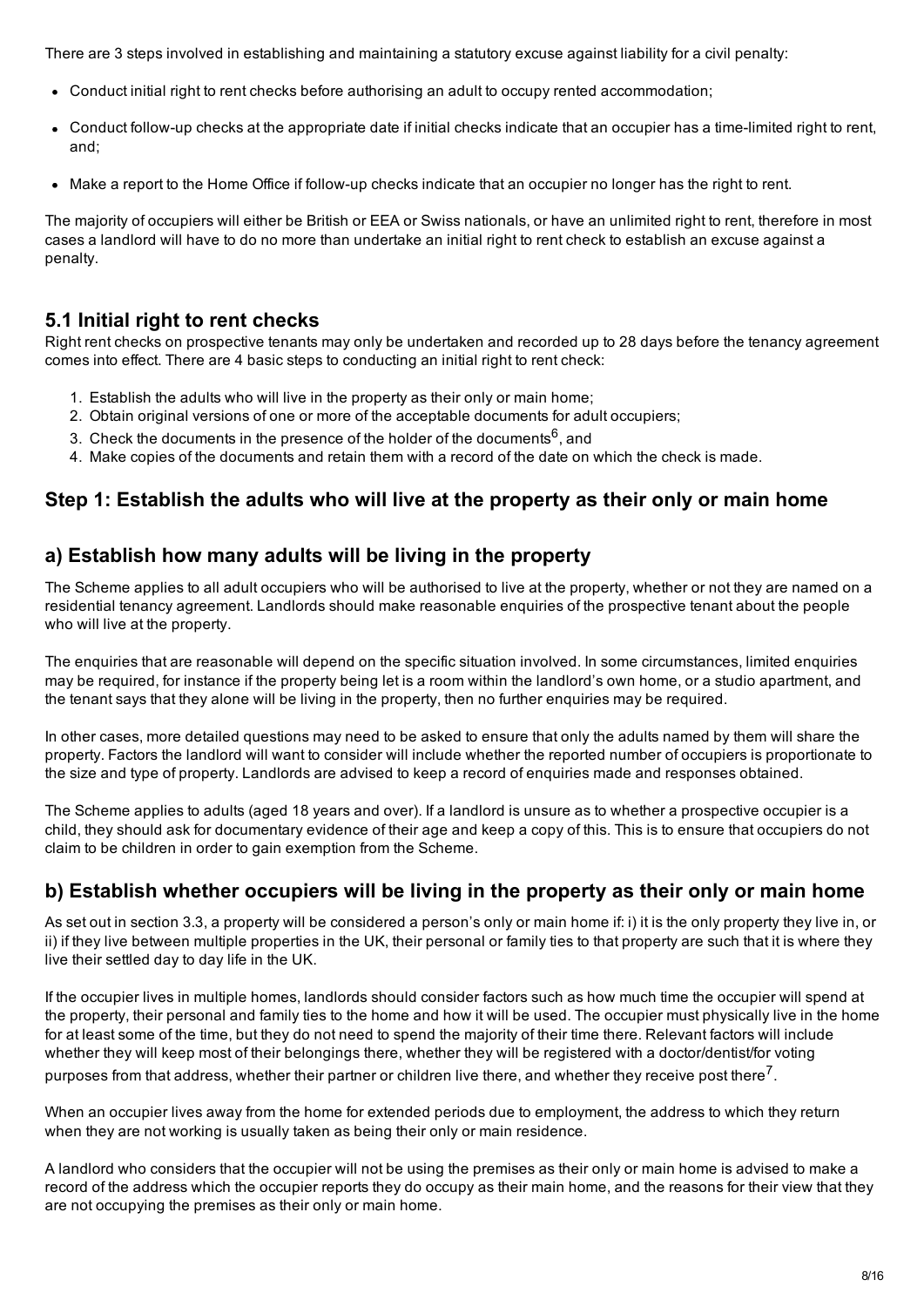Where a landlord has any doubt about a person's intended use of the property, they should assume that the person intends to use it as their only or main home.

# Steps 2–4: Conduct right to rent document checks for adult occupiers

Where a person has no time limit on their stay in the UK, checks may be undertaken at any point before the residential tenancy agreement is granted. However, where a person has a time-limited right to remain in the UK, checks should be undertaken not more than 28 days before the residential tenancy agreement comes into effect and the landlord will need to conduct follow-up checks at the appropriate time as detailed in section 5.3. All copies of documents taken should be kept for the duration of the tenancy agreement and for at least one year thereafter.

Landlords should be mindful of existing obligations to protect personal data under the Data Protection Act 1998 and all copies of documents, whether paper or electronic, should be kept securely and for no longer than necessary. The Scheme does not entitle landlords to retain the original documents presented by prospective occupier(s).

### Document checking process

| Step 2: Obtain                                                                                                                         | Step 3: Check                                                                                                                                                                                                                                               | Step 4: Copy                                                                                                                                                                                                                                                                                                                                       |
|----------------------------------------------------------------------------------------------------------------------------------------|-------------------------------------------------------------------------------------------------------------------------------------------------------------------------------------------------------------------------------------------------------------|----------------------------------------------------------------------------------------------------------------------------------------------------------------------------------------------------------------------------------------------------------------------------------------------------------------------------------------------------|
| Landlords must<br>obtain original<br>acceptable<br>documents.                                                                          | Landlords must check in the presence<br>of the holder (in person or via live<br>video link) that documents appear<br>genuine, that the person presenting<br>them is the prospective occupier, the<br>rightful holder and allowed to occupy<br>the property. | Landlords must make a clear copy of each document in<br>a format which cannot later be altered, and retain the<br>copy securely: electronically or in hardcopy. Landlords<br>must retain a record of the date on which the check was<br>made, and retain the copies securely for at least one<br>year after the tenancy agreement comes to an end. |
| How: Landlords<br>must ask for and<br>be given original<br>documents from<br>either List A or<br>List B of<br>acceptable<br>documents. | How: Landlords must check:                                                                                                                                                                                                                                  |                                                                                                                                                                                                                                                                                                                                                    |

# How to avoid discrimination

Whether or not a person needs and has permission to stay in the UK and has a right to rent is a matter of fact that can be verified. Only the listed documents should be used to reach a decision on whether the person has a right to rent. It is advisable for checks to be performed without regard to race, religion or other protected characteristics or equality grounds as specified in the Equality Act 2010 or the Race Relations (Northern Ireland) Order 1997, on all adults who will be living at the property.

A separate anti-discrimination Code of Practice gives further advice on how to operate checking processes that are nondiscriminatory and in accordance with statutory equalities duties. Except in the very limited circumstances where a landlord may already have sufficient information about the occupier to consider that they do not need to establish a statutory excuse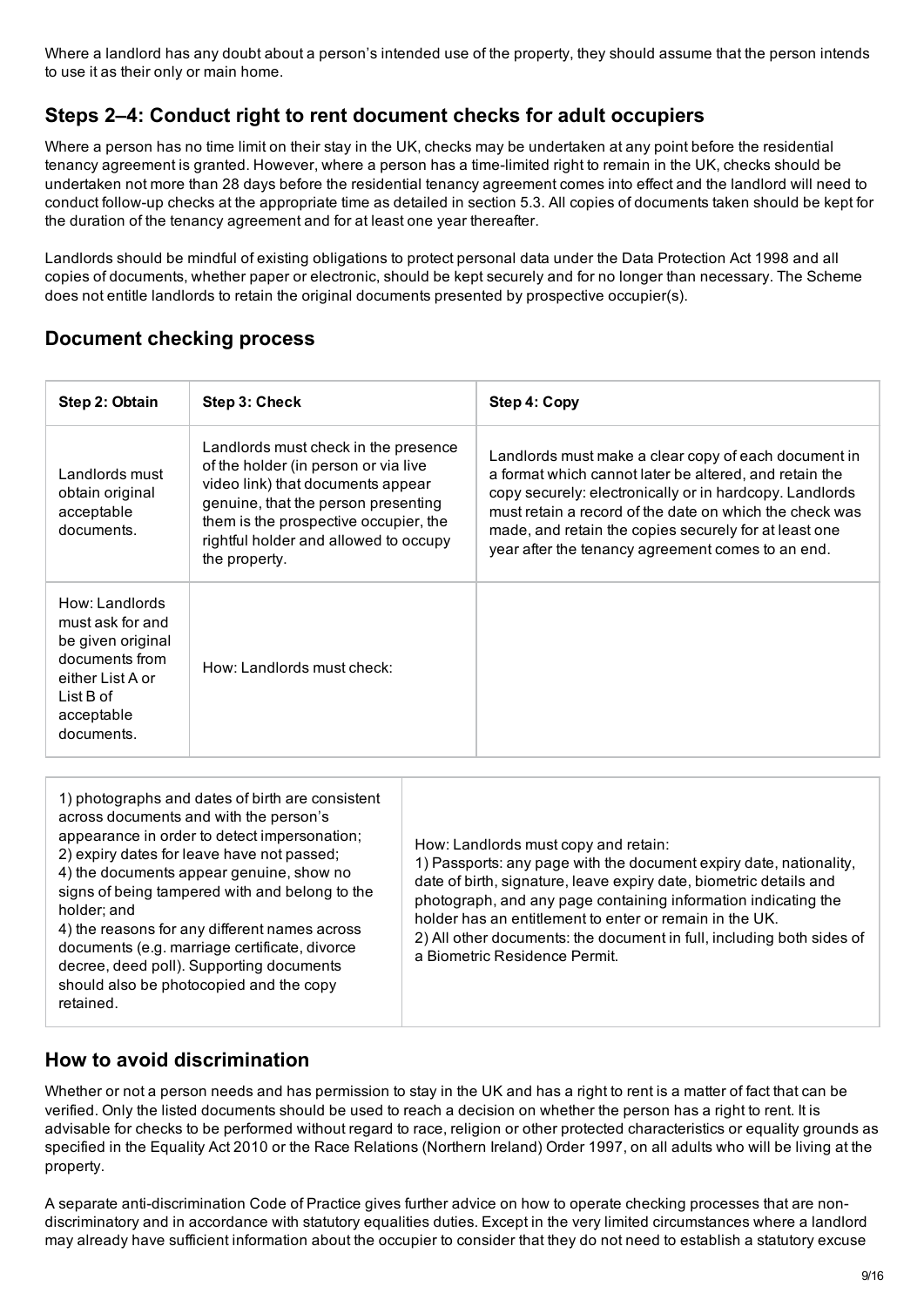(i.e. immediate family members, see section 3.6), landlords should apply checks to all occupiers, whether or not they may already believe the occupiers to be legally within the UK.

# Timing

Landlords should check all prospective occupiers' right to rent before granting a residential tenancy agreement. However, there will be some circumstances where it is not possible to undertake checks before the residential tenancy is granted. For instance, an occupier may be overseas and wish to arrange accommodation for work or study in the UK in advance of their arrival. In these circumstances, landlords are allowed to check a person's right to rent before taking up occupation of the property, rather than before the start of the residential tenancy agreement.

### 5.2 Lists of acceptable documents for right to rent checks

The documents that are considered acceptable for demonstrating right to rent in the UK are set out in two lists – List A and List B. These are shown in the tables below.

List A contains the range of documents which may be accepted to establish an excuse against a penalty in relation to a British citizen, EEA or Swiss national, or a person who has an indefinite right to be in the UK. Landlords who check a document from this list will establish a continuous statutory excuse against a penalty. If presented with a document from List A, follow-up checks are not necessary.

List B contains the range of documents which may be accepted to establish an excuse against a penalty in relation to a person who has a time-limited right to be in the UK. Landlords who check a document in this list will establish a time-limited statutory excuse. If presented with a document from List B, landlords should carry out follow-up checks as set out below in order to maintain their statutory excuse.

#### List A – Acceptable documents establishing a continuous statutory excuse

Group 1 – Acceptable single documents 1 A passport (current or expired) showing that the holder is a British citizen or a citizen of the UK and Colonies having the right of abode in the UK. 2 A passport or national identity card (current or expired) showing that the holder is a national of the European Economic Area or Switzerland. 3 A registration certificate or document (current or expired) certifying or indicating permanent residence issued by the Home Office, to a national of a European Union, European Economic Area country or Switzerland. 4 A permanent residence card, indefinite leave to remain, indefinite leave to enter or no time limit card issued by the Home Office (current or expired), to a non-EEA national who is a family member of an EEA or Swiss national. 5 A biometric immigration document issued by the Home Office to the holder indicating that the person named is allowed to stay indefinitely in the UK, or has no time limit on their stay in the UK. The document must be valid (not expired) at the time the right to rent check is made. 6 A passport or other travel document (current or expired) endorsed to show that the holder is exempt from immigration control, is allowed to stay indefinitely in the UK, has the right of abode in the UK, or has no time limit on their stay in the UK. 7 A current immigration status document containing a photograph issued by the Home Office to the holder with an endorsement indicating that the named person is permitted to stay indefinitely in the UK or has no time limit on their stay in the UK. The document must be valid (not expired) at the time the right to rent check is made.

Photographic examples of acceptable documents can be found in guidance.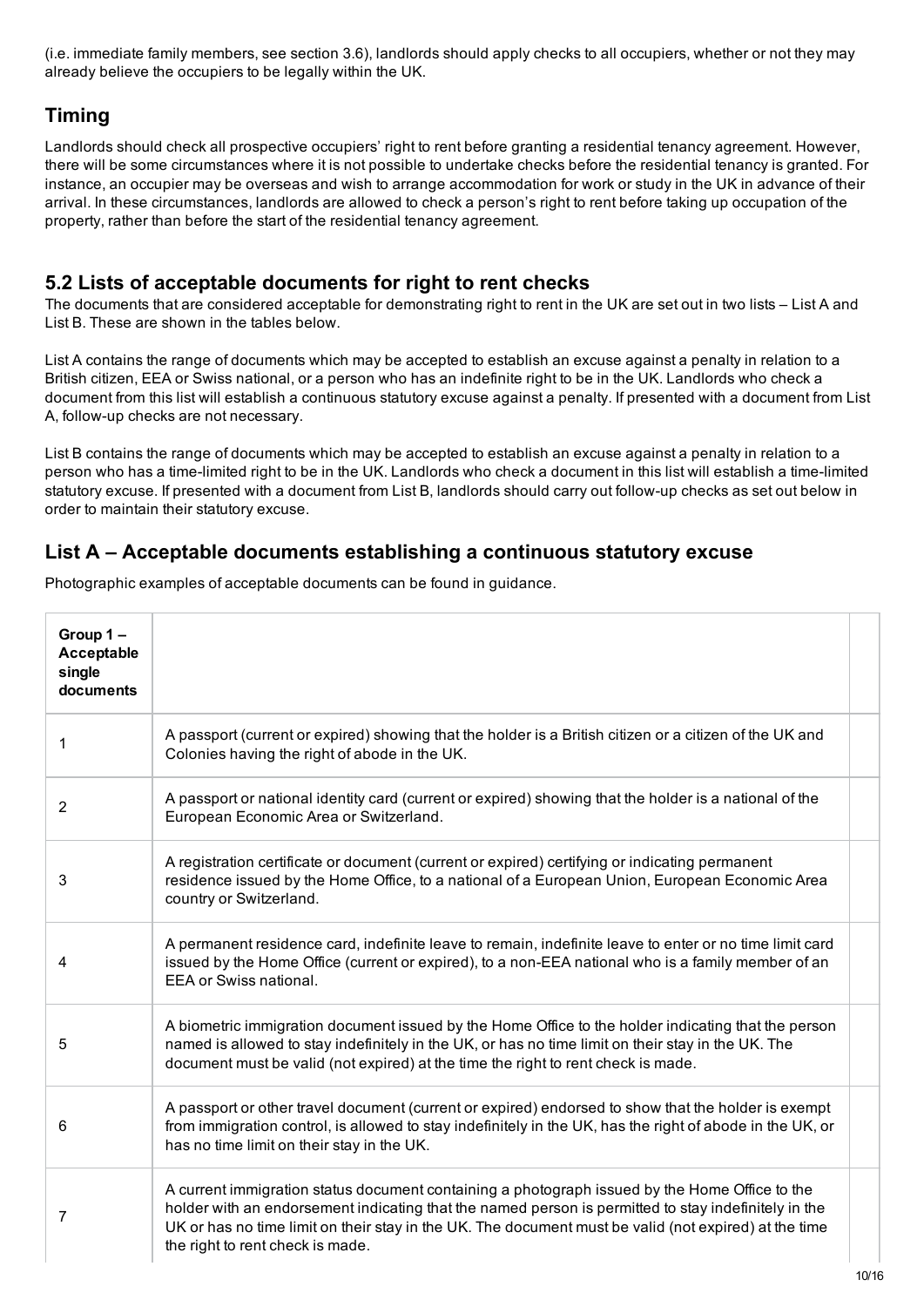8 **A certificate of registration or naturalisation as a British citizen.** 

| Group $2 -$<br><b>Acceptable</b><br>document<br>combinations |                                                                                                                                                                                                                                                                                                                                                                                                                                                                                                                                                                                                                                                                                                                                                                                                                                                                                                                                                                                                                                                                                                                                                                                                                                                                                                                                                                                                                                                                                                                                                                                                                                                                                                                                                                                                                                                                                                                                                                                                                                                                                                                                                                                                                                                                                                                                                                                         |
|--------------------------------------------------------------|-----------------------------------------------------------------------------------------------------------------------------------------------------------------------------------------------------------------------------------------------------------------------------------------------------------------------------------------------------------------------------------------------------------------------------------------------------------------------------------------------------------------------------------------------------------------------------------------------------------------------------------------------------------------------------------------------------------------------------------------------------------------------------------------------------------------------------------------------------------------------------------------------------------------------------------------------------------------------------------------------------------------------------------------------------------------------------------------------------------------------------------------------------------------------------------------------------------------------------------------------------------------------------------------------------------------------------------------------------------------------------------------------------------------------------------------------------------------------------------------------------------------------------------------------------------------------------------------------------------------------------------------------------------------------------------------------------------------------------------------------------------------------------------------------------------------------------------------------------------------------------------------------------------------------------------------------------------------------------------------------------------------------------------------------------------------------------------------------------------------------------------------------------------------------------------------------------------------------------------------------------------------------------------------------------------------------------------------------------------------------------------------|
| 1                                                            | Any two of the following documents when produced in any combination: a) A full birth or adoption<br>certificate issued in the UK, the Channel Islands, the Isle of Man or Ireland, which includes the<br>name(s) of at least one of the holder's parents or adoptive parents.<br>b) A letter issued within the last 3 months confirming the holder's name, issued by a UK<br>government department or local authority and signed by a named official (giving their name and<br>professional address), or signed by a British passport holder (giving their name, address and<br>passport number), or issued by a person who employs the holder (giving their name and<br>company address) confirming the holder's status as an employee.<br>c) A letter from a UK police force confirming the holder is a victim of crime and personal<br>documents have been stolen, stating the crime reference number, issued within the last 3 months.<br>d) Evidence (identity card, document of confirmation issued by one of HM forces, confirmation<br>letter issued by the Secretary of State) of the holder's previous or current service in any of HM's<br>UK armed forces.<br>e) A letter from HM Prison Service, the Scottish Prison Service or the Northern Ireland Prison<br>Service confirming the holder's name, date of birth, and that they have been released from<br>custody of that service in the past 6 months; or a letter from an officer of the National Offender<br>Management Service in England and Wales, an officer of a local authority in Scotland or an officer<br>of the Probation Board for Northern Ireland confirming that the holder is the subject of an order<br>requiring supervision by that officer.<br>f) Letter from a UK further or higher education institution confirming the holder's acceptance on a<br>current course of studies.<br>g) A current full or provisional UK driving licence (both the photocard and paper counterpart must<br>be shown).<br>h) A current UK firearm or shotgun certificate.<br>i) Disclosure and Barring Service certificate issued within the last 3 months.<br>j) Benefits paperwork issued by HMRC, Local Authority or a Job Centre Plus, on behalf of the<br>Department for Work and Pensions or the Northern Ireland Department for Social Development,<br>within the 3 months prior to commencement of tenancy. |
|                                                              |                                                                                                                                                                                                                                                                                                                                                                                                                                                                                                                                                                                                                                                                                                                                                                                                                                                                                                                                                                                                                                                                                                                                                                                                                                                                                                                                                                                                                                                                                                                                                                                                                                                                                                                                                                                                                                                                                                                                                                                                                                                                                                                                                                                                                                                                                                                                                                                         |

#### List B – Acceptable documents establishing a time-limited statutory excuse

All documents in List B must be valid (not expired) at the time of the right to rent check. Photographic examples of the documents can be found in guidance.

If presented with a document in List B, the landlord will establish a statutory excuse for a limited time period, "the eligibility period". The eligibility period will be the longest of the following:

a) one year, beginning with the date on which the checks were last made, or b) before the period of the person's leave to be in the UK, or c) the period for which the person's evidence of their right to be in the UK expires.

A landlord may conduct further checks at any time, such as when a tenant tells the landlord that they have extended their immigration permission. A further check towards the end of a time limited statutory excuse must always, however, be conducted within 28 days prior to the expiry of that period.

At this point, landlords will need to conduct follow-up checks as detailed in section 5.3.

| List B                                          |
|-------------------------------------------------|
| Documents<br>where a time-<br>limited statutory |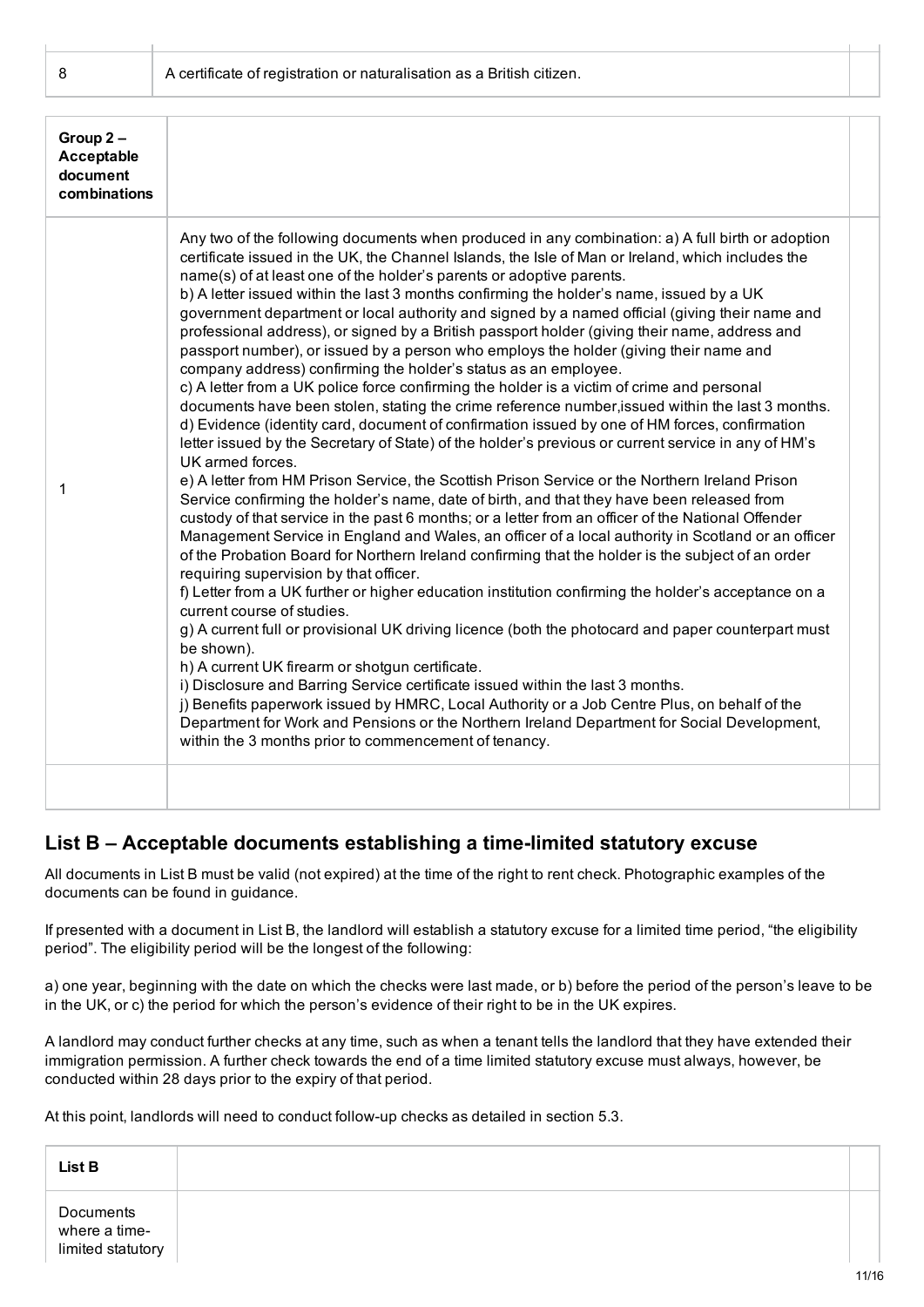| excuse is<br>established |                                                                                                                                                                                                                                                                                                                                                                        |
|--------------------------|------------------------------------------------------------------------------------------------------------------------------------------------------------------------------------------------------------------------------------------------------------------------------------------------------------------------------------------------------------------------|
|                          | A valid passport or other travel document endorsed to show that the holder is allowed to stay in<br>the UK for a time-limited period.                                                                                                                                                                                                                                  |
| 2                        | A current biometric immigration document issued by the Home Office to the holder, which<br>indicates that the named person is permitted to stay in the UK for a time limited period.                                                                                                                                                                                   |
| 3                        | A current residence card (including an accession residence card or a derivative residence card)<br>issued by the Home Office to a non-EEA national who is either a family member of an EEA or<br>Swiss national or has a derivative right of residence.                                                                                                                |
| 4                        | A current immigration status document issued by the Home Office to the holder with a valid<br>endorsement indicating that the named person may stay in the UK for a time-limited period.                                                                                                                                                                               |
| 5                        | In the case that the person has an ongoing application with the Home Office, or their documents<br>are with the Home Office, or they claim to have Home Office permission to rent, an email from the<br>Landlords Checking Service providing a "yes" response to a right to rent request. This will only<br>be sent to the landlord by the Landlords Checking Service. |

#### When to request a right to rent check from the Home Office

When an individual cannot provide the landlord with any of the documents from List A or List B, but claims to have an ongoing immigration application or appeal with the Home Office, or that their documents are with the Home Office, or they have been given permission to rent by the Home Office, then the landlord must request verification of a right to rent from the Home Office's Landlords Checking Service using an online form. Where a landlord does not have access to the internet, a request can be made by telephone. The Landlords Checking Service will respond to the landlord with a clear "yes" or "no" response within 2 working days.

In order for the landlord to seek verification from the Home Office, the prospective occupier must provide the landlord with a Home Office reference number. This can be, for example, an application or appeal number, application registration card (ARC) number, certificate of application number issued to a family member of a national of an EEA country or Switzerland, case number, etc. The landlord must include this information when requesting a right to rent check, to receive the "yes" or "no" response.

A "yes" response from the Home Office's Landlords Checking Service means that the individual does have a right to rent in the UK and the landlord will have a statutory excuse against a civil penalty for at least 12 months from the date of the check.

A "no" response from the Home Office's Landlords Checking Service means that the individual does not currently have a right to rent in the UK. The landlord should not let the property for use by that individual unless and until they can provide alternative evidence of their right to rent.

# 5.3 Follow-up checks

#### When should a follow-up check be conducted?

Where the initial right to rent checks are satisfied with a document from List B, or where the Landlords Checking Service has provided a "yes" response to a request for verification of a right to rent, a landlord establishes a time-limited statutory excuse from penalty. This time-limited statutory excuse lasts either for 12 months or until expiry of the person's permission to be in the UK or the validity of their document which evidences their right to be in the UK, whichever is later. Follow-up checks should be undertaken before this time-limited statutory excuse expires (where the right to rent is due to expire, this should be within 28 days before that expiry date), in order to maintain a statutory excuse.

#### How should a follow-up check be conducted?

The landlord should ask the occupier for proof of their continued right to rent. If the occupier produces a document in List A and the landlord checks and obtains a copy of this, they will establish a continuous statutory excuse. If the occupier produces one of the documents 1–4 in List B and the landlord obtains and retains copies of these documents, they will establish a new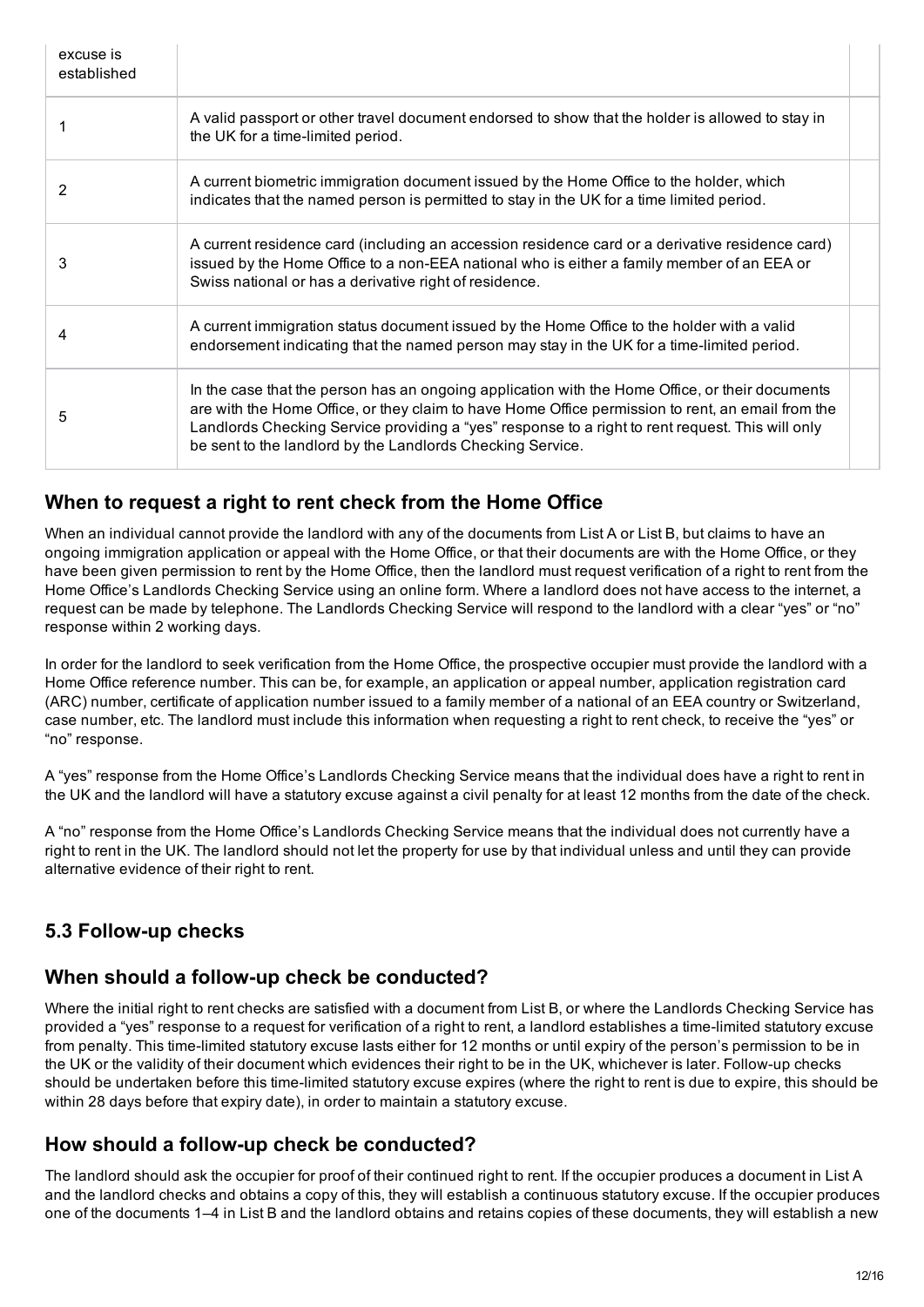time-limited statutory excuse for either 12 months, or until expiry of the person's leave to remain in the UK, or until expiry of the validity of the document which evidences their right to be in the UK, whichever is later. In such cases, the landlord will need to conduct further follow-up checks before this new excuse expires.

If the occupier cannot produce a document evidencing their right to be in the UK, the landlord must make a report to the Home Office as detailed below in order to maintain their statutory excuse.

If the occupier cannot produce any documents, but claims to have an ongoing application or appeal with the Home Office to vary or extend their leave in the UK, or that their documents are with the Home Office, the landlord must request a right to rent check from the Landlords Checking Service.

If positive confirmation is received, by way of a "yes" response from the Landlords Checking Service, the statutory excuse will last for at least a further 12 months from the date specified. The landlord will then need to make a further check upon its expiry.

If the Landlords Checking Service inform the landlord that the occupier no longer has a right to rent, by way of a "no" response, the landlord must make a report to the Home Office in order to maintain a statutory excuse, as detailed below. If they do not do this, their statutory excuse will expire.

The landlord is not required to take any steps to remove the occupier, even if checks reveal that a sitting occupier no longer has a right to rent. The landlord can maintain an excuse against a penalty by making the appropriate report to the Home Office.

#### 5.4 Making a report to the Home Office

If the follow-up checks indicate that an occupier no longer has the right to rent, the landlord does not need to evict them, but should make a report to the Home Office. The landlord must make the report as soon as reasonably practicable after discovering that the occupier no longer has a right to rent, and before their existing timelimited statutory excuse expires, in order to renew their statutory excuse which will last for as long as the illegal renter continues to occupy the premises.

This report must be made in writing (by post or email), and contain all of the following:

- The full name of the occupier believed to have no right to rent;
- The address of the premises they are occupying;
- The name and contact address of the landlord;
- Where relevant, the name and contact address of the agent;
- The date on which the occupier first took up occupation; and
- Copies of the documents kept by the landlord when undertaking the initial right to rent checks in respect of the occupier.

If the follow-up checks indicate that an occupier no longer has the right to rent, the landlord does not need to evict them, but should make a report to the Home Office.

The landlord must make the report as soon as reasonably practicable after discovering that the occupier no longer has a right to rent, and before their existing time-limited statutory excuse expires, in order to renew their statutory excuse which will last for as long as the illegal renter continues to occupy the premises.

This report must be made in writing, and must contain all of the following:

- The full name of the occupier believed to have no right to rent;
- The address of the premises they are occupying;
- The name and contact address of the landlord:
- Where relevant, the name and contact address of the agent;
- The date on which the occupier first took up occupation; and
- Copies of the documents kept by the landlord when undertaking the initial right to rent checks in respect of the occupier.

Landlords must ensure they keep a copy of the report sent, noting specifically the time and date sent.

# 6. An overview of how the civil penalty scheme will be administered

If a landlord is found renting to a person who has no right to rent, the landlord or property owner may be issued with a referral notice informing them that the details of their case are being referred to officials with responsibility for administering the Scheme, to consider liability for a civil penalty. The notice will also detail how the case will be considered and the possible decision outcomes.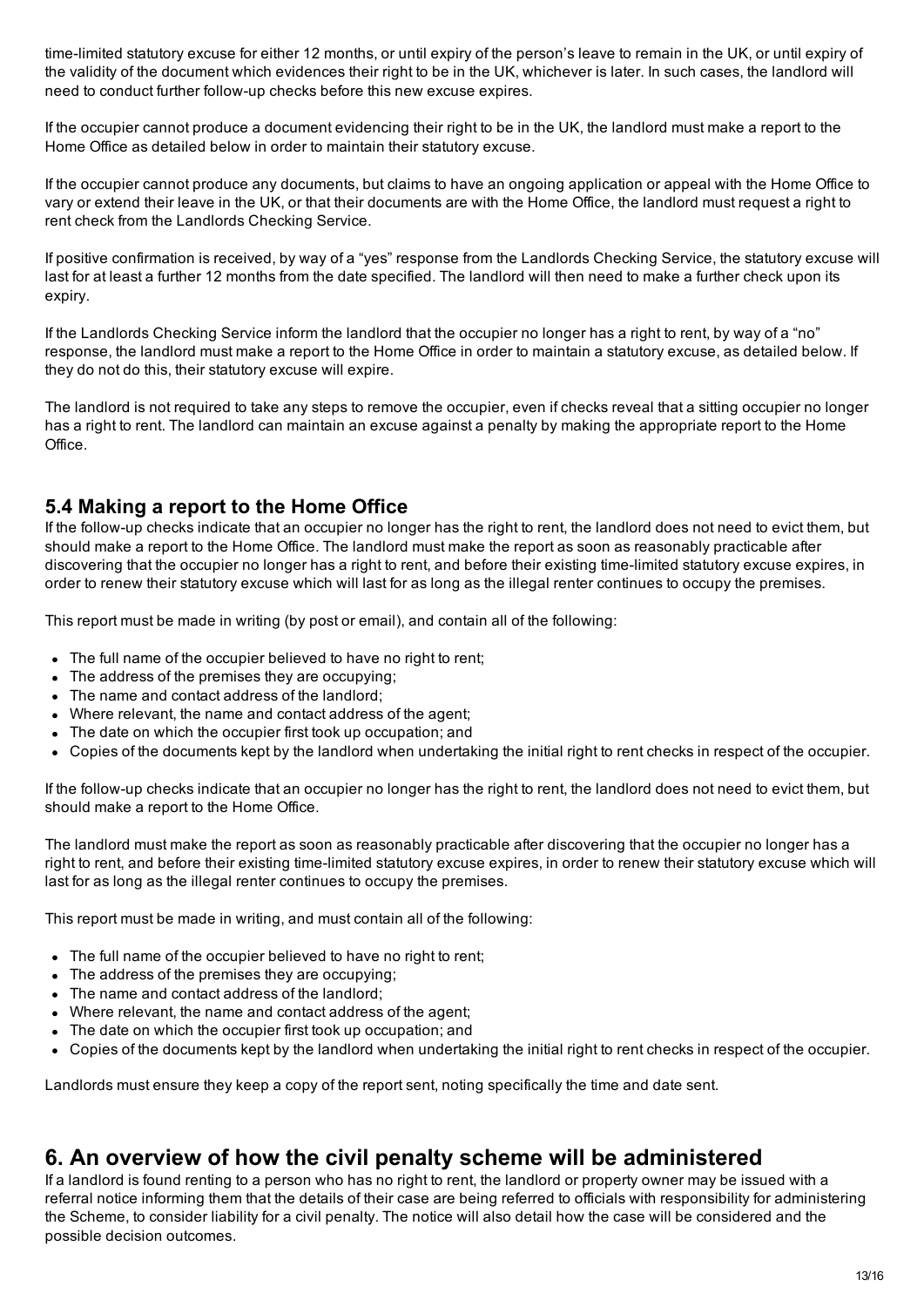The landlord will then be sent an information request giving them the opportunity to present further information and evidence which will inform the decision on liability and, if appropriate, the level of the penalty.

If a landlord is then found liable for a civil penalty, they will be issued with a civil penalty notice. This notice will include details of why the Home Office considers the landlord to be liable, the amount of the penalty and how to pay it, and information on how a landlord may pay the penalty or object to the penalty. If a landlord is not found liable for a civil penalty, they will be issued with a no action notice.

In the event that the Home Office visits a property and the landlord is able to demonstrate to officials at this time that they have a statutory excuse in respect of the occupiers identified as having no right to rent, the landlord will not be served with a referral notice in respect of these occupiers. Instead, they will be issued with a no action notice indicating that no action will be taken and the case will be closed. This notice will not be taken into account for the purposes of calculating penalty amounts in the event of any future breach of the Scheme.

### 6.1 Objecting to the penalty

A landlord who has been issued with a civil penalty notice may object in writing to the Home Office within 28 days of the date specified in the notice, after which they will lose the right to object.

A landlord may object on the following grounds:

- they are not liable to pay the penalty (for example because they are not the landlord of the disqualified person), or
- they have a statutory excuse (this means that they undertook the prescribed document checks and made any necessary reports), or
- the level of penalty is too high (this means that the Home Office has miscalculated the amount of the penalty by reference to the wrong criteria).

The objection must contain:

- the reference number of the penalty notice;
- the name and contact address of the landlord and any relevant agent;
- the name and address of the occupier(s) in respect of whom the penalty was issued; and
- Code of Practice on illegal immigrants and private rented accommodation
- full grounds of objection together with supporting evidence, including copies of any documents relied upon.

The Home Office will then consider the objection and reply within 28 days with an objection outcome notice notifying the landlord that either:

a) the penalty is to be maintained, or b) the penalty is to be cancelled, or c) the penalty is to be reduced.

In the case that the penalty is increased, the landlord will be served with a new civil penalty notice which they may then first object to, and subsequently appeal against.

#### 6.2 Appealing against the penalty

Upon receiving an objection outcome notice informing the landlord that they remain liable for a civil penalty of the same or a reduced amount, the landlord may then appeal to the Courts if they are not satisfied with the Secretary of State's considerations. The landlord must appeal to the Courts within 28 days of either the date specified in the new civil penalty notice or the date specified on the objection outcome notice. The deadline for appeal will be specified on the new civil penalty notice or objection outcome notice.

If the landlord does not receive an objection outcome notice within the 28 day period, an appeal must be brought within 28 days of the date on which that period ends.

A landlord may appeal on the following grounds:

- they are not liable to pay the penalty (for example because they are not the landlord of the disqualified person), or
- they have a statutory excuse (this means that they undertook the prescribed document checks), or
- the level of penalty is too high (this means that the Home Office has miscalculated the amount of the penalty by reference to the wrong criteria).

# 6.3 Paying the penalty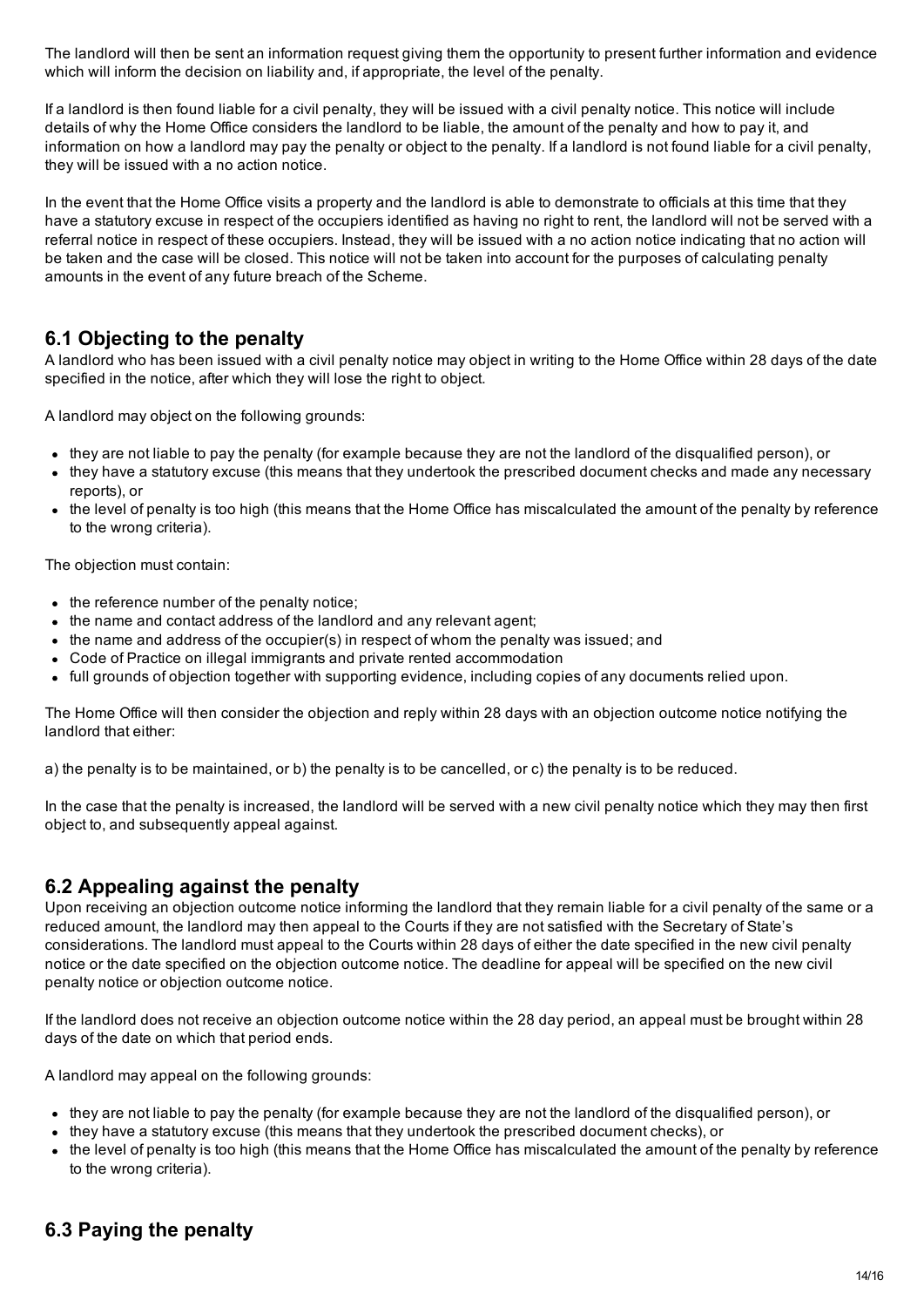The landlord must pay the civil penalty by the date specified in the civil penalty notice or the objection outcome notice maintaining or reducing the penalty. This will be at least 28 days after the date on which the notice is given.

A landlord may request permission from the Home Office to pay their civil penalty by instalments. In such cases, landlords should provide the full details of their inability to pay the full penalty in one payment.

There is also a fast payment option that gives a landlord the opportunity to pay a 30% lower amount if payment is received in full within 21 days of the civil penalty notice being issued. This option is only available for landlords in receipt of their first penalty under the scheme.

# 7. Determining liability and calculating the penalty amount

When considering a landlord's liability for a civil penalty, the Home Office will follow the framework set out below.

A penalty may be imposed in relation to each person who requires a right to rent but does not have one, who is found to have been authorised to occupy the premises under a residential tenancy agreement.

If a landlord has been found to have authorised occupation of property by someone with no right to rent, the Home Office will use the decision process below to first determine liability of the landlord, and then in the case that the landlord is found liable, calculate the final penalty amount per illegal occupier. The penalty amount is based on whether the landlord has previously breached the Scheme as well as the nature of the breach.



Calculating the penalty amount

#### 7.1 Stage 1: Determining liability

In stage 1 of the consideration process, the Home Office will determine if a landlord has a statutory excuse against liability for a civil penalty. A landlord will have a statutory excuse if they have correctly carried out the prescribed right to rent checks using acceptable documents in List A or List B, and made any necessary reports. Where an occupier has a time limited right to rent and a landlord has therefore established a time-limited statutory excuse, they will need to have conducted follow-up